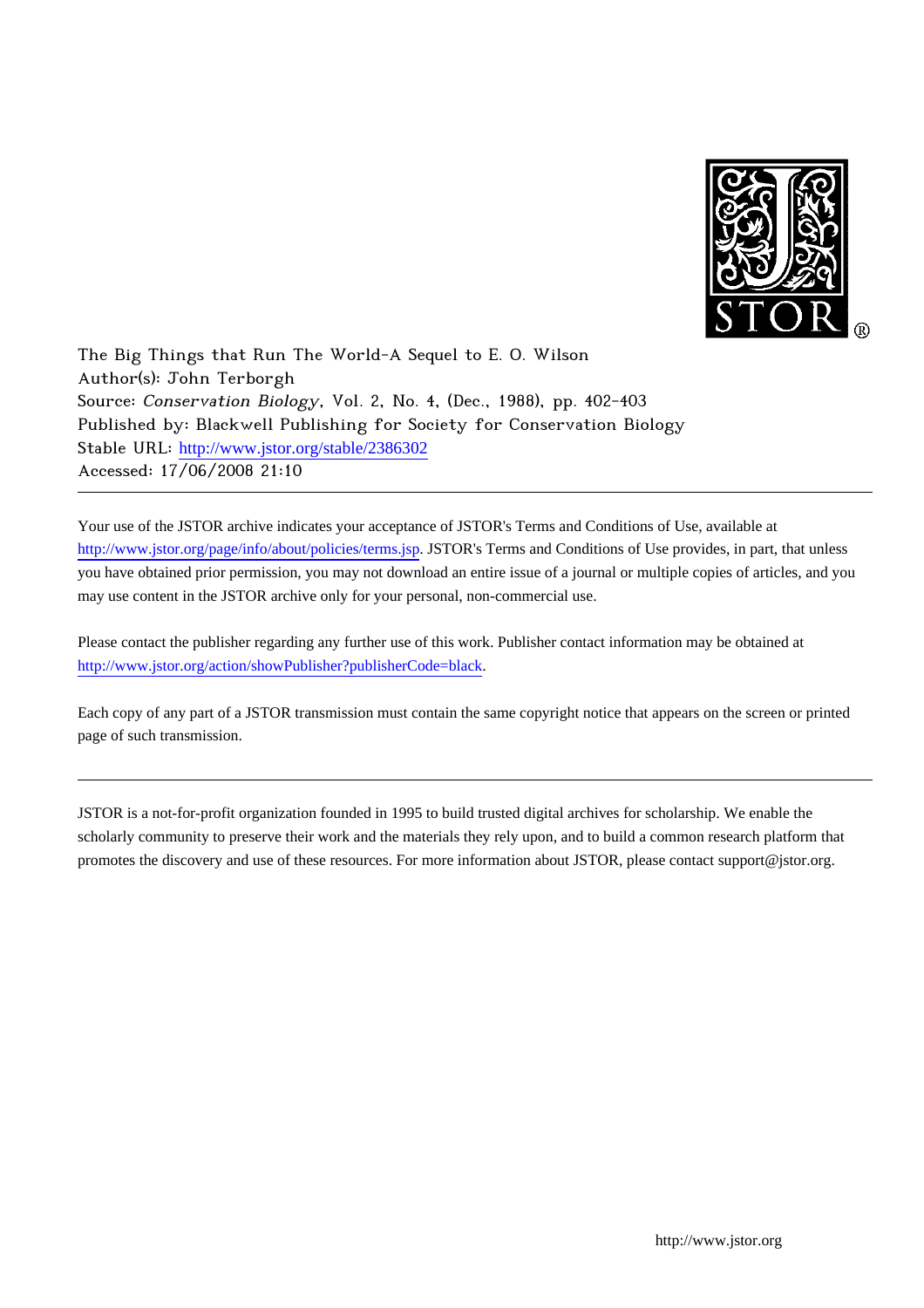## K Diversity

## The Big Things that Run The World — A Sequel to E. O. Wilson

Just a year ago in this space Professor E.O. Wilson extolled the importance of invertebrates to the rest of life, pointing out that perhaps 90% of the earth's biodiversity resides in this group of organisms and describing with dramatic flourish what might happen to the rest of nature should all invertebrates suddenly disappear from the scene. While I do not wish to dispute any of the points made by Professor Wilson or to belittle the essential role the "little things" play in maintaining the balance of nature, I would like to reply with a comment on the stabilizing function provided by the "big things."

Big things such as elephants, jaguars, and tapirs tend to be neglected by ecologists, for the very reason that by being big, they lack amenability to study. Aside from the problems presented by unwieldy bulk, they occur at low densities, are generally difficult to capture, mark, or observe, and present an almost insurmountable challenge in the accumulation of adequate sample sizes. Not the stuff of NSF grants. All these difficulties disappear when one studies lizards, songbirds, or salamanders, and so quite understandably, vertebrate ecologists tend to invest their energies in such lesser creatures. I suspect that for this reason the key functions provided by the big things are underappreciated.

For the past 15 years I have been privileged to spend 3 to 4 months annually at a pristine site in Amazonia where big things such as peccaries, jaguars, and spider monkeys are an everyday part of the environment. Over this period, one or another of my associates has conducted a major study of each of these species, and of a number of other large vertebrates as well. As our collective knowledge has deepened, so has my conviction that predation exerts a profound structuring influence on the ecosystem, one that extends far beyond the demographic impact on its immediate victims. If what I suspect is true, the top predators in this system — jaguar, puma, and harpy eagle — hold the key to its stability and to the maintenance of its extraordinary diversity of plants and animals. They do so through what can be called "indirect effects." This refers to the propagation of perturbations through one or more trophic levels in an ecosystem, so that consequences are felt in organisms that may seem far removed, both ecologically and taxonomically, from the subjects of the perturbation. Even some of Professor Wilson's favored ants and beetles may ultimately owe their continued existence on this

402

earth to jaguars and other megafauna. How could this be so?

To answer this, I shall begin by reviewing some facts on predation that have been established through the work of Louise Emmons at Cocha Cashu in Amazonian Peru. The top terrestrial predators at this site are jaguar and puma. Together these two carnivores annually consume about 8% of the standing crop of terrestrial mammals weighing 1 kg or more as adults, a figure that accords well with the take of lion in the Serengeti. So much may seem unremarkable. What makes this fact interesting is that prey species appear in puma and jaguar scats in almost precisely the same proportions as their relative abundances in the environment, as determined by direct census. This unexpected finding indicates that forest felids, unlike their savannah-dwelling brethren, harvest a wide spectrum of prey species in an almost perfectly nonselective fashion. In other words, forest felids act as ideal "searchers," sensu MacArthur & Levins, while lions and cheetahs fill the role of "pursuers" in the open plains of Africa.

The finding of nonselective prey harvest carries another, more subtle implication growing out of the fact that the fecundity rates of the various prey species are not all the same. Some, such as peccary and capybara, may have litters of 3 or 4, while others, such as agouti, paca, and coati, normally have only 1 or 2. The productivity of the highfecundity species, as measured in kg of consumable material per unit area per year, may thus be considerably greater than that of the low-fecundity species, especially given the fact that in this case the high-fecundity species are of larger body size. This being so, a few highproductivity prey species may largely determine the carrying capacity of the environment for large felid predators. In the presence of an elevated density of nonselective predators — elevated beyond the numbers their own intrinsic productivities could sustain - the abundances of the low-fecundity prey species could be severely depressed to levels far below what they might be in the absence of predators. Here we have an example of one type of indirect effect. When first described in the literature, it was termed "apparent competition" because the action of a predator induces the same type of reciprocal density relationship between two prey species that would be expected under classical Lotka-Volterra competition.